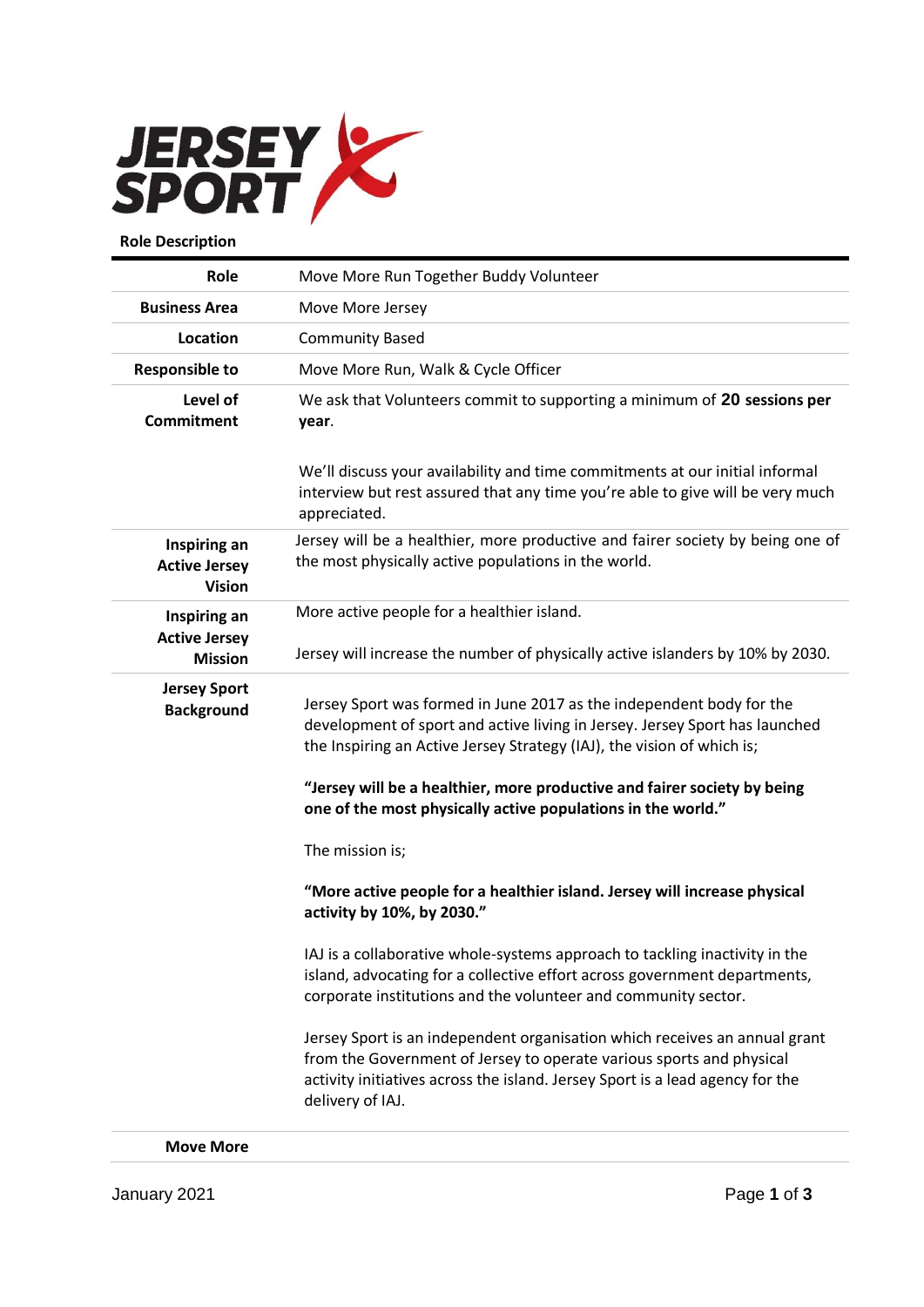| <b>Run Together</b> | Exercise is considered by some to be the closest thing to a 'miracle drug'and   |
|---------------------|---------------------------------------------------------------------------------|
| <b>Background</b>   | running is one of the most straightforward ways to access the important         |
|                     | benefits of exercise and is easily accessible. Starting out and getting used to |
|                     | running, if you haven't done it in a while or never done it before, can be      |
|                     | intimidating and many fail before they have reached the end of the road!        |

- Running can reduce stress, improve heart health and alleviate symptoms of depression.
- According to a study published in the journal of the American College of Sports Medicine, spending just 30 minutes running is enough to lift the mood of someone suffering from a major depressive disorder. Even participants who moved at a walking pace received the same moodlifting benefit.
- Studies on the cognitive-boosting effect of aerobic exercise (which in many studies was either running, jogging, or brisk walking) found that for children, running improved working memory and focus. For adults, this sort of activity provides a long list of cognitive benefits, including working memory, focus, and task switching.

There has been a surge in the popularity of running, jogging and brisk walking thanks to the success of Parkrun globally. In Jersey the adult Parkrun sees between 300 – 500 participants a week. This weekly FREE activity, along with the Junior Waterfront Parkrun on Sundays provides opportunities for all the family to take part in a socially inclusive community physical activity programme. New research by Staffordshire University has shown that parkrun increases confidence, helps to reduce isolation, depression, anxiety and stress, and gives participants space to think. Volunteering opportunities at parkrun increase inclusivity as people who do not want to walk or run, or are unable to, can participate by volunteering.

Move More Jersey are committed to helping more people to start, continue and increase how much they run. We know running with other people means you're more likely to keep running regularly. We have also listened to lots of people starting out on their running journey who don't yet feel confident to join a running club.

To help bridge that gap we will use the Run Together model to provide islanders with FREE opportunities to take part in coached sessions which enable them to take up running / jogging in a fun and inclusive environment. It is hoped that this will enable people to add running / jogging into their daily lives but also create inclusive running programmes which will give people the confidence to take up running, make social connections and if they wish, lead up to taking part in the weekly Parkrun.

| <b>Move More</b>               |                                                                                                                       |
|--------------------------------|-----------------------------------------------------------------------------------------------------------------------|
| <b>Run Together</b>            | The Move More Run Together body role includes:                                                                        |
| <b>Buddy Volunteer</b><br>Role | Commitment to support the run together programmes (Coach to 5K,<br>$\sim$<br>'Get me started' and Move More run clubs |
|                                | Suggesting and sharing new / alternative routes to be worked up and                                                   |
| January 2021                   | Page 2 of 3                                                                                                           |